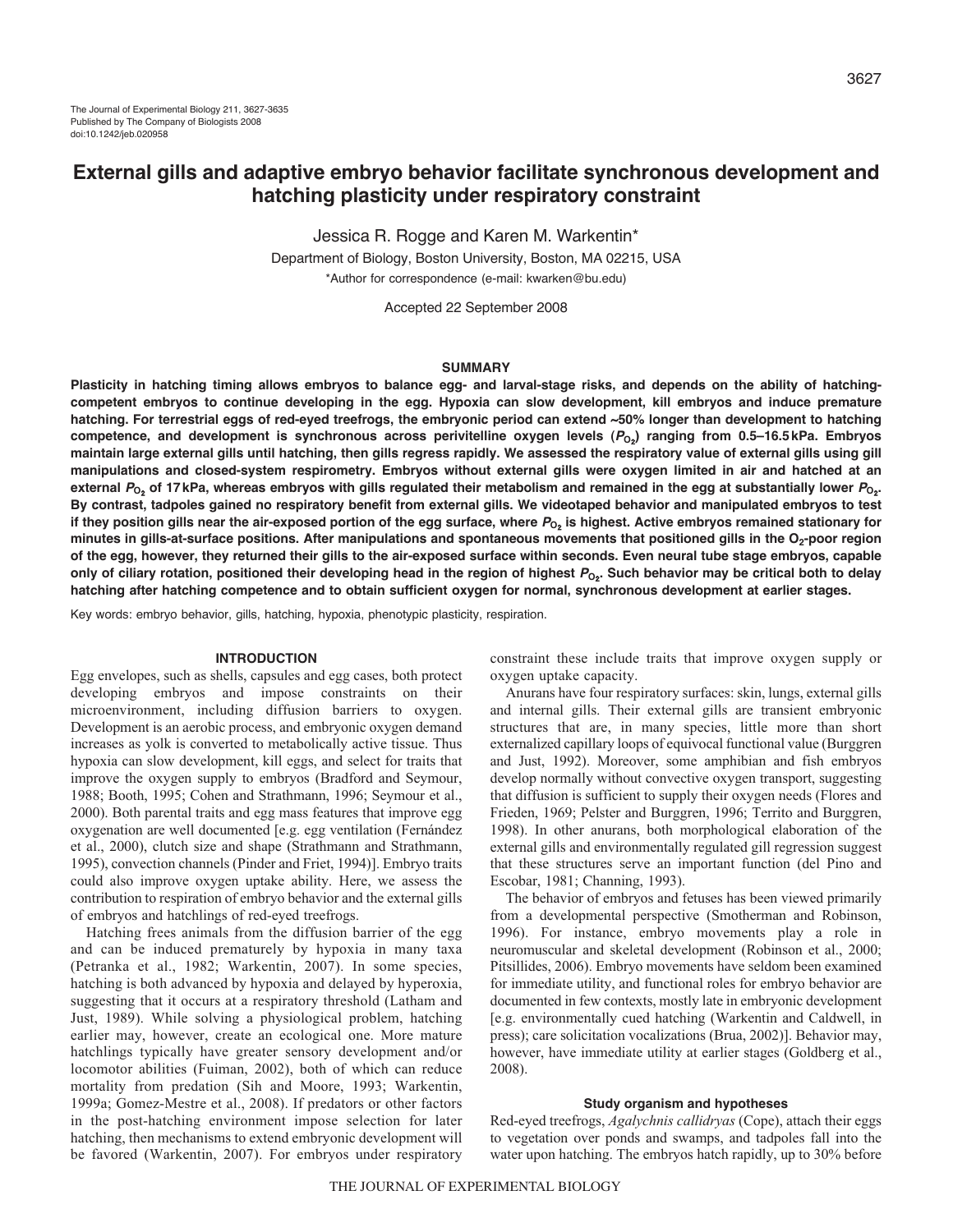their modal spontaneous hatching age, in response to egg-stage threats, including egg-eating snakes and wasps, pathogenic fungus and submergence underwater, which drowns eggs too young to hatch (Warkentin, 2007). Early hatched tadpoles are developmentally premature (Warkentin, 1999b), and more vulnerable to aquatic predators than are full-term hatchlings (Warkentin, 1995; Warkentin, 1999a). Embryos hatch by performing movements that rupture the egg capsule and propel them from it. This behavior is cued by vibrations in snake attacks (Warkentin, 2005) and by hypoxia in flooding (Warkentin, 2002).

Red-eyed treefrog eggs are large (~5mm diameter when hatchingcompetent) and closely packed in gelatinous clutches, so each egg is only partly exposed to air. The perivitelline oxygen level (partial pressure;  $P_{\text{O}_2}$ ) at the center of eggs varies substantially, and embryos develop synchronously at  $P_{O_2}$  from 0.5–16.5 kPa. Moreover, hatching-competent embryos tolerate  $P_{\text{O}_2}$  as low as 0.5 kPa without hatching; such hypoxia can slow development, induce hatching and kill embryos of other anurans with terrestrial eggs (Warkentin et al., 2005).

We hypothesize that the ability of *A. callidryas* to maintain rapid embryonic development and delay hatching despite very low  $P<sub>O2</sub>$  depends on four things: (1) retention of external gills until hatching; (2) spatial variation in  $P_{O_2}$  within eggs, with at least a small well-oxygenated region; (3) functional contribution of external gills to oxygen uptake; and (4) behavioral positioning of external gills in the well-oxygenated region of the egg. The first two have already been demonstrated; we briefly review the evidence. We then measure the value of *A. callidryas*' external gills for oxygen uptake and assess how embryos behaviorally position their gills.

The timing of gill regression in *A. callidryas* is plastic. It normally occurs immediately after hatching, regardless of hatching age; young hatchlings regress the gills rapidly but even the oldest embryos retain them (Warkentin, 2000b). Gill regression depends more on oxygen availability than on hatching *per se*. Embryos under hyperoxia or in eggs removed from the clutch to increase surface exposure regress the gills, whereas tadpoles in hypoxic water without access to air retain them (Warkentin, 2000b; Warkentin, 2002). Moreover, embryos induced to regress their external gills, under temporary hyperoxia or prostaglandin treatment, hatch rapidly from egg clutches in air (Warkentin, 2002).

Measurements of  $P_{\text{O}_2}$  at two locations within 4-day-old *A*. *callidryas* eggs showed strong gradients, despite constant ciliary circulation of the perivitelline fluid.  $P_{\text{O}_2}$  was 12.4±0.8kPa just underneath the air-exposed surface, compared with 3.4±0.3kPa deep inside the eggs (mean  $\pm$  s.e.m. here and throughout,  $N=30$ ) (Warkentin et al., 2005). Here we repeat those measurements with younger eggs (2days old) to assess developmental change in the gradient.

The external gills of *A. callidryas* are long (~25% of total length), branched structures with great positional flexibility (Warkentin, 1999b). Hatching-competent embryos curl within the egg so most of their skin faces the hypoxic egg interior or is pressed against parts of the egg capsule adjacent to other eggs or their leaf substrate. By contrast, the gills offer a spatially flexible gas exchange surface that could be positioned adjacent to the air-exposed egg surface. We assess the contribution of gills to oxygen uptake by comparing metabolic rates of embryos and tadpoles with and without external gills across different oxygen levels. We quantify natural patterns of embryo position and movement, and embryo responses to experimental repositioning, to assess if embryos actively position their gills near the air-exposed egg surface.

## **MATERIALS AND METHODS Animal collection, care and staging**

We collected young *A. callidryas* egg clutches, with the leaves on which they were laid, from breeding ponds near Gamboa, Panama, and maintained them under natural temperatures and ambient high humidity in an open-air laboratory in Gamboa. Leaves were taped to plastic cards for support and clutches misted frequently with rainwater to maintain hydration. Tadpoles were returned to their collection sites after experiments. Because most aspects of development are synchronous within and among egg clutches at a site (Warkentin, 1995; Warkentin, 1999b), we use embryonic age as a proxy for developmental stage; plasticity in gill regression makes standard staging tables misleading for hatching-age animals. For detailed discussions of development, age and staging of *A. callidryas* see (Warkentin, 1999b; Warkentin, 2002; Warkentin, 2007).

This research was conducted between June and August 2006 and 2007 under permits from the Smithsonian Tropical Research Institute and the Panamanian National Authority for the Environment (Autoridad Nacional del Ambiente), and approved by the Animal Care and Use Committee of Boston University.

#### **Respirometry and manipulations of gill regression**

We used closed system respirometry to measure metabolic rates of individual *A. callidryas* embryos and hatchlings with and without external gills across a range of oxygen levels. Measurements were conducted in airtight glass respirometry chambers (Unisense, Aartius, Denmark). We used a 0.41ml chamber for measurements of embryos in air, and a larger chamber for measurements of tadpoles in aged tap water (2.09ml water + tadpole volume). A glass-covered magnetic stirrer in the larger chamber, separated from the tadpole by stainless steel mesh supported on a glass ring, continuously mixed the water. The combination of stirring speed (240r.p.m.) and mesh size (0.4mm) was chosen to ensure complete mixing within the chamber based on dye visualization, and to not disturb tadpoles in pilot tests. For all measurements, we sealed the capillary tube probe port and the lid to the chamber with water. Seal effectiveness was verified by a pilot experiment in which the  $P_{\text{O}_2}$  of degassed, hypoxic water in the chamber remained constant for 2h.

We used an optical oxygen sensor (Microx TX2, Precision Sensing; Regensburg, Germany) with a fiberoptic microprobe (optode) to measure the partial pressure of oxygen  $(P<sub>O2</sub>)$  within the chamber. The optode does not consume oxygen. It was mounted in a needle with the tip slightly extruded.  $P_{\text{O}_2}$  was sampled once per second and recorded on a laptop computer. The probe was calibrated daily before measurements in water-saturated air and anoxic water formulated with NaSO<sub>3</sub>. The high point calibration was checked between animals and both calibration points were rechecked at the end of each day. Optode drift was never over 3%, thus we did not correct for it. Oxygen measurements were automatically temperature-compensated by the sensor using a thermal probe touching the respirometry chamber. Temperatures ranged from 25 to 28°C.

To assess bacterial oxygen consumption we conducted five blank trials of 2h each, under each of the two measurement conditions (0.41ml respirometry chamber filled with air, 2.09ml respirometry chamber filled with aged tap water). Bacterial  $O_2$  consumption was undetectable in air. We used the average bacterial  $O_2$  consumption in aged tap water  $(0.044\pm0.019 \,\mu\text{mol}\,\text{O}_2\,\text{h}^{-1})$  to correct measurements of tadpole oxygen consumption.

We measured  $P_{\text{O}_2}$  over time as animals consumed oxygen in four treatments: embryos with and without external gills and newly hatched tadpoles (hatchlings) with and without external gills (*N*=11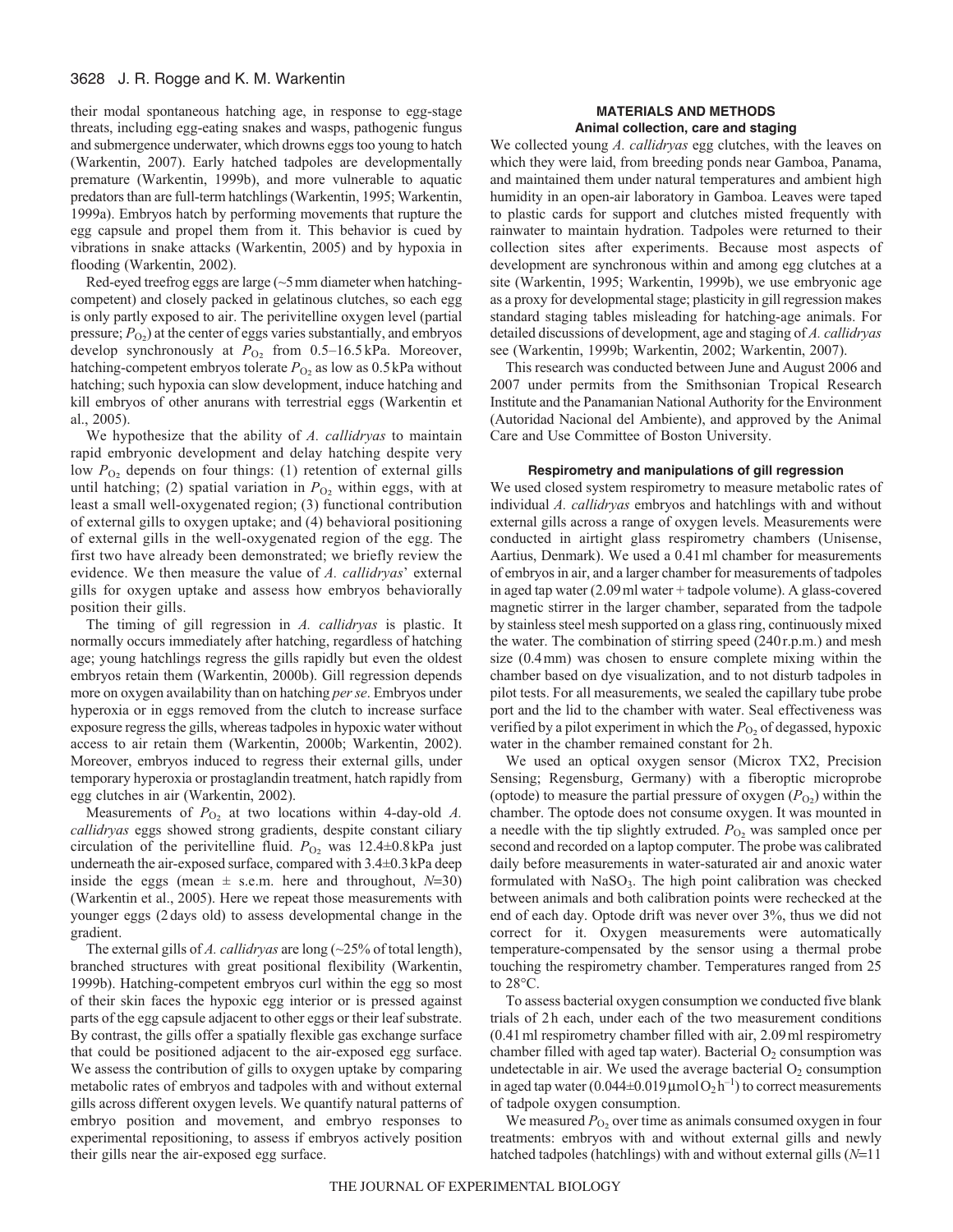per treatment). All animals were 5days old and of similar size. Their opercula had formed, yolk sacs were streamlined but large and still undivided into gut coils, and beaks had begun to keratinize. We only used clutches that were healthy, with no evidence of predator contact or pathogen infection, and only eggs that were developing in synchrony with their siblings and other eggs of the same age. No siblings were included in the same treatment, and each individual was measured only once.

We ran pilot experiments to determine pre-test rearing conditions to induce or prevent gill regression. Gill condition was assessed at  $\times$ 30 magnification under a dissecting microscope. To measure respiration of a gilled embryo, we separated a single egg from its clutch and placed it in the center of the floor of the respirometry chamber. Eggs thus had ~75% air-exposed surface, near the high end of exposures recorded in clutches (Warkentin et al., 2005). The chamber was sealed and  $P_{\text{O}_2}$  of the air around the embryo recorded until the embryo hatched. Embryos were observed continuously throughout the experiment (9.17±0.66h per embryo) and retained easily visible, well perfused external gills that extended past the end of their yolk sac ( $\geq$ 1.9mm). When the embryo hatched, the  $P_{O_2}$  at hatching was recorded, and the mass of the egg and embryo were determined.

To induce gill regression we reared embryos in an oxygenenriched environment. Individual 3-day-old eggs were separated from their clutches and suspended on 3mm diameter hexagonal nylon netting, fully exposing the egg surface except for a narrow strip occluded by the nylon filament (Warkentin, 2000b). The suspended embryos were placed in a container with a constant flow of a humidified 40% oxygen, 60% nitrogen mixture. Measurements of  $P_{\text{O}_2}$  at the center of such eggs at 4 days ranged from 17.4 to 17.9 kPa (17.7±0.001 kPa, *N*=7), substantially higher than the 0.5–9.0kPa (4.0±0.3kPa, *N*=41) recorded from 4-day eggs in clutches (Warkentin et al., 2005). On the morning when embryos were five days old, individual eggs were placed in the respirometry chamber. The chamber was partially flushed with  $40\%$   $O<sub>2</sub>$  gas (starting  $P_{\text{O}_2}$ : 32.6±1.1kPa) and then sealed.  $P_{\text{O}_2}$  was recorded until the embryo hatched, then hatching  $P_{\text{O}_2}$  was recorded, the mass of the egg and embryo determined, and external gills examined. Final gill length was 0.08±0.05mm; eight of 11 animals had no visible gills. Experiment durations were 9.64±0.75h, similar to those with gilled embryos (Wilcoxon rank-sum test: *z*=0.296, *P*=0.77).

For measurements of gilled tadpoles we induced individual embryos to hatch directly into the larger chamber, which was filled with air-saturated aged tap water. We sealed the chamber immediately, excluding air before hatchlings could fill their lungs. For measurements of tadpoles without gills, we induced gill loss in embryos as above, then induced these animals to hatch into the water-filled chamber. Trials ran until the  $P_{\text{O}_2}$  in the water surrounding the tadpole reached approximately 0.7 kPa (1.78±0.05h), at which point the mass of the tadpole was determined and the external gills examined. All gilled tadpoles retained external gills (1.9±0.1mm), and no animals induced to regress gills had visible gill remains.

### **Analysis of respirometry data**

We calculated the rate of oxygen consumption  $(M<sub>O2</sub>)$ ; as a measure of metabolic rate) at different  $P_{\text{O}_2}$  over 5 min and 30 min periods in the tadpole and embryo trials, respectively  $(\sim]$  kPa decrease in both cases). To smooth noise in optode readings, we calculated  $\dot{M}_{\text{O}_2}$  from the difference between  $P_{\text{O}_2}$  averaged over 30s at the start and end of each period. We used average  $P_{\text{O}_2}$  over the entire period as a measure of the oxygen level corresponding with each  $\dot{M}_{O_2}$  value. To determine the volume of medium (air or water) in the chamber from which  $O_2$  was consumed, we subtracted individually estimated egg or tadpole volume from the chamber capacity. For eggs, we measured the diameter of five eggs near the test individual in its clutch, and used the average to estimate volume based on spherical geometry. For tadpoles, we used the wet mass of the experimental individual and the average density of tadpoles, based on the wet mass and volume of a sample of 5-day hatchlings with unfilled lungs (*N*=40 tadpoles from five clutches).

We calculated the critical oxygen level ( $P_{\text{crit}}$ ), below which animals could no longer regulate their metabolic rate, for each individual following the method of Yeager and Ultsch (Yeager and Ultsch, 1989), as implemented in a MatLab script written by E. Dzialowski.  $P_{\text{crit}}$  was determined as the break point between two linear regressions of  $\dot{M}_{O_2}$  on  $P_{O_2}$ , minimizing  $r^2$  for the regression above  $P_{\text{crit}}$ . We calculated unconstrained  $\dot{M}_{\text{O}_2}$  for each animal by averaging  $\dot{M}_{\text{O}_2}$  across all data points above  $P_{\text{crit}}$ . For animals with at least four data points below  $P_{\text{crit}}$ , we also calculated the slope of that regression. Data were analyzed in STATA v.9.0. We tested for effects of hatching, gill regression and their interaction on  $P_{\text{crit}}$  and the slope of the regression below  $P_{\text{crit}}$  with ANOVAs, and on unconstrained  $\dot{M}_{O_2}$  with ANCOVA, with wet mass as a covariate. Hatching  $P_{\text{O}_2}$  was heteroscedastic and therefore tested nonparametrically.

## **Measurement of perivitelline**  $P_{O_2}$  **gradient**

We measured perivitelline  $P_{\text{O}_2}$  at two locations within each of 23 2-day-old eggs, from five clutches (three to five eggs each): just under the air-exposed egg surface and deep within the egg, between the center of the egg and the far wall, touching neither embryo nor egg capsule. Embryos were in early Gosner stage 18 (muscular response) (Gosner, 1960). Measurements were made using the Microx TX2 and a needle-mounted probe following the method of Warkentin et al. (Warkentin et al., 2005).

### **Manipulation of embryo position**

To test the hypothesis that embryos actively maintain their gills near the air-exposed egg surface we manipulated embryo position and monitored subsequent behaviors. We selected 10 eggs of intermediate surface exposure in each of five clutches at three ages: 3days (Gosner stage 22, tail fin circulation), 2days (stage 18, muscular response) and 1day (stage 16, neural tube). All eggs were fully surrounded by other eggs in the vertical plane of the clutch and adhered at the back to a leaf, thus exposed to air only at the front. All embryos used started with their external gills (3 days) or developing head (1 and 2days) facing the air-exposed portion of the egg. We haphazardly assigned five eggs per clutch to each treatment. Using a blunt probe we carefully turned each embryo within its egg capsule. Test embryos (*N*=25/age) were positioned with their external gills or developing head in the oxygen-poor region at the back of the egg. Controls (*N*=25/age) were manipulated in a similar manner, but positioned with their external gills or developing head at the air-exposed surface. We recorded all behaviors of each manipulated embryo. We watched each 3-day embryo until it returned its gills to the surface, stopping after 60s post-manipulation for those that did not move. We watched each 2-day embryo for 120s. For 1-day embryos, whose only movement is slow ciliary rotation in the horizontal plane, we drew their position in dorsal view at 60s intervals for 5min then measured their angular rotation with reference to the exposed–deep axis of the egg and the covered and exposed egg surfaces. Temperatures during experiments were 28.6±2.1°C.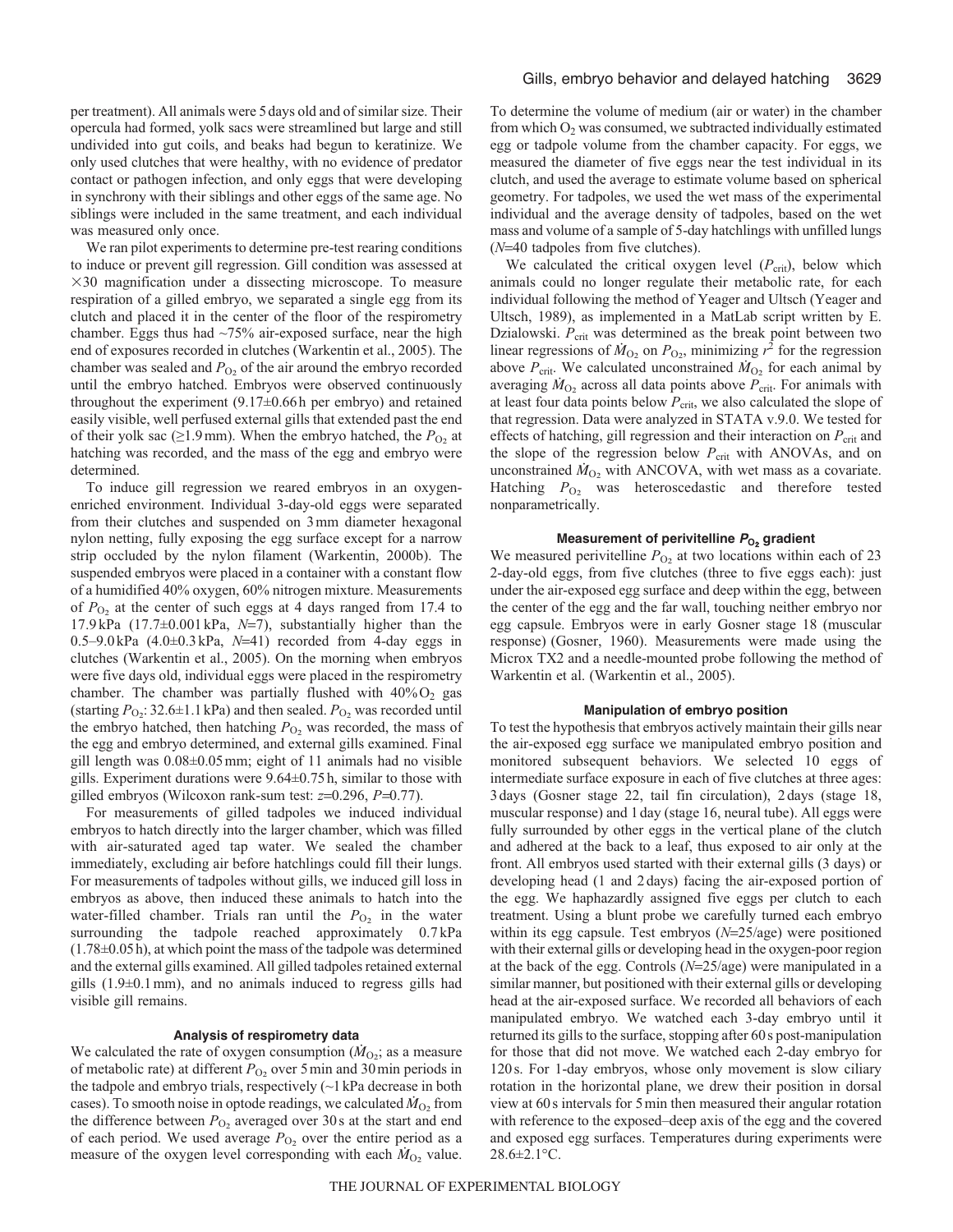## 3630 J. R. Rogge and K. M. Warkentin

Analyses were conducted in STATA v.9.0. For 2- and 3-day eggs, we tested the effect of position on 'time-to-move' with ANOVA. We conservatively assigned time watched as time-to-move for control embryos that did not move in tests, and time to return gills to the surface as time-to-move for experimental embryos that took multiple movements to accomplish this. Neither clutch nor a clutchby-position interaction were significant in either case, nor did they improve model fit as indicated by the Akaike Information Criterion (AIC). At 1 day, angular rotation of embryos was intractably heteroscedastic. Based on the lack of clutch effects for older eggs, we report Wilcoxon rank-sum test results, pooling eggs across clutches. Paired sign tests on clutch average values are also significant. For time-to-move we assigned 6min for 1-day embryos that did not move in the 5min observation period.

## **Videotape analysis of embryo behavior**

To quantify embryo behavior in relation to oxygen gradients within eggs we videotaped ten 3-day and ten 5-day *A. callidryas* clutches for 1h each. After positioning each clutch vertically in front of the camera we left embryos undisturbed for 5min before recording. Temperatures during recordings were 31.7±0.2°C. We estimated the proportional surface exposure of each egg in the field of view based on egg geometry (Warkentin et al., 2005). Rogge and Warkentin initially independently estimated exposure, and results were fully consistent. We analyzed the behavior of four embryos per clutch: the two with the least and the two with the most air-exposed surface in the field of view (27±2% and 67±2% exposed, respectively). We only used eggs for which we could see the entire air-exposed surface. We counted all gross muscular movements during the 1h recording for each embryo, classifying each behavior as either a twitch (muscular contraction with no change in position) or a move (muscular contraction with position change). The final position after



Fig. 1. Examples of oxygen consumption rates measured at different oxygen levels for individual 5-day-old embryos and newly hatched tadpoles of red-eyed treefrogs with and without external gills. Embryo measurements stopped at hatching. Lines show regression fits used to estimate  $P_{\text{crit}}$ (arrows); data points above and below  $P_{\text{crit}}$  are indicated by filled and open circles, respectively. Note that the  $x$ -axis location for the gilless embryo is shifted relative to that for the other animals.



Fig. 2. Effect of external gills on oxygen levels that (A) limited metabolic rate in red-eyed treefrog embryos and tadpoles and (B) induced hatching, measured using closed-system respirometry. External gills improved oxygen uptake for embryos in terrestrial eggs, lowering both  $P_{\text{crit}}$  and the  $P_{\text{O}_2}$  that induced hatching. Embryos without gills were oxygen limited even in air ( $\sim$ 20.5 kPa). External gills had no effect on the  $P_{\text{crit}}$  of hatched tadpoles in water. Data are means  $\pm$  s.e.m.;  $N=11$  animals per treatment.

each move was scored on the basis of gill location: either 'surface' if at least some part of one gill was visible at the air-exposed surface or 'deep' if no part of either gill was at the exposed surface. To determine if the time embryos spend in a position depends on their gill location, we used the time trace on the videotape to record the time each embryo spent in up to six positions (following different moves): three surface and three deep positions. Individual positions sampled were at least 10min apart except in a few cases where the embryo made three or fewer moves to a position type.

Data analyses were carried out in SAS v.9.1.2. We tested for effects of age, surface exposure, and their interaction on embryo activity (twitches + moves in 60min) using ANOVA. Similarly, we tested for these effects on the number of moves to a deep position, relative to all position changes, assuming a binomial distribution. To assess effects of age, exposure, gill location and their interactions on the time spent in a position we used a repeated measures ANOVA, because individual embryos were sampled multiple times. For graphical presentation of these data we present means and s.e.m. across eggs, first averaging duration in each position type for individual eggs. The effect of clutch, nested within age, was



Fig. 3. Red-eyed treefrog embryo rapidly moves to reposition itself with external gills in the well-oxygenated region near the air-exposed egg surface, after experimental manipulation to position gills in the hypoxic rear of the egg. Embryos are 3 days old and egg diameter is ~4.9 mm; the arrow marks the experimental individual. Photos by K.M.W.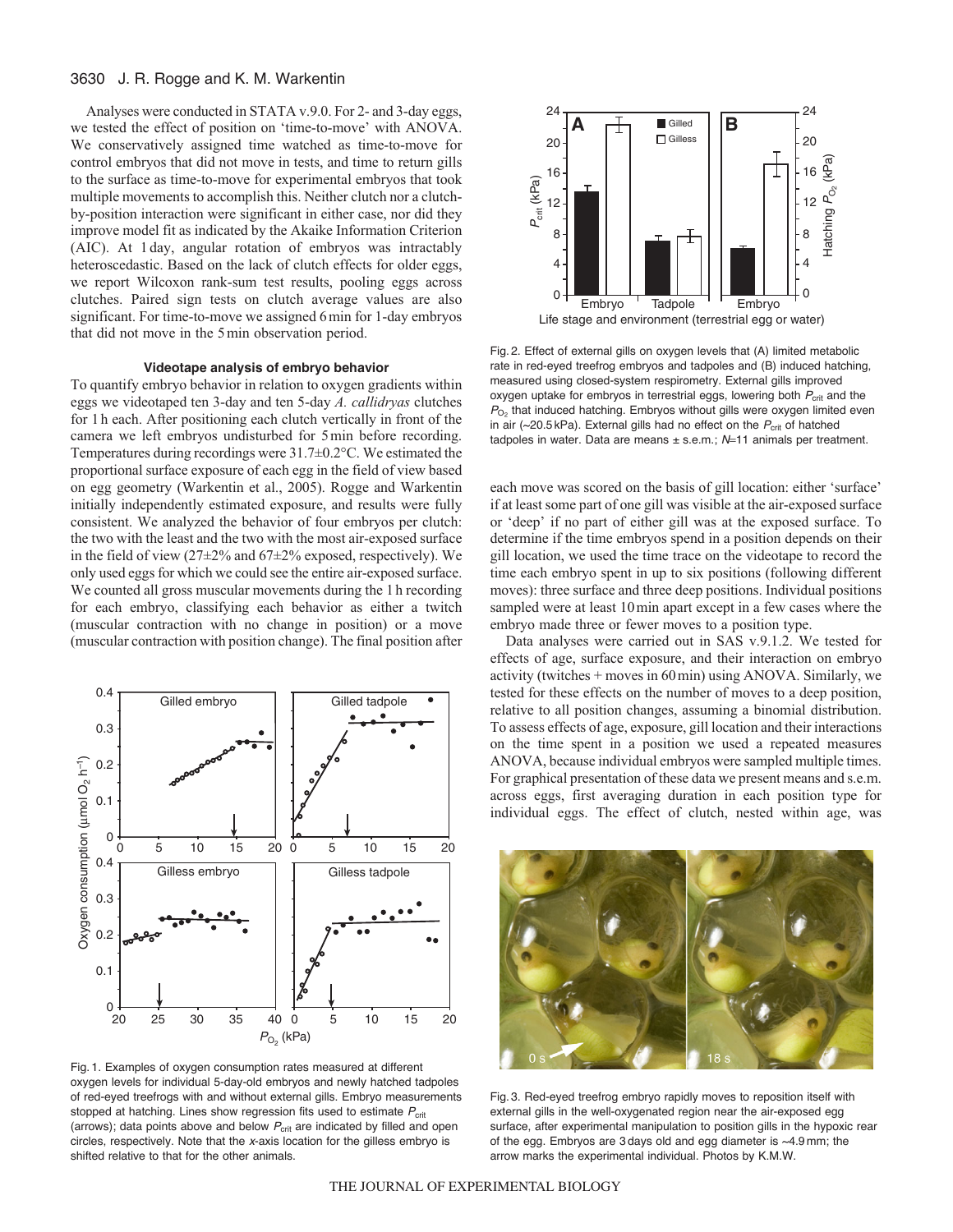

Fig. 4. Time required for red-eyed treefrog embryos to reposition gills or head near air-exposed egg surface after experimental manipulation turning animals to face hypoxic rear of egg, and time until the next movement for controls manipulated similarly but positioned facing air-exposed egg surface. Embryos were watched until they moved or for 120 s (2 days old) or 60 s (3 days old). Many control embryos did not move; time watched was used as time to move for these animals. Data are means  $\pm$  s.e.m.; N=25 embryos per treatment per age.

significant only for the repeated measures analysis. It was not included in other final models, where its effect was nonsignificant, since based on AIC it did not improve model fit.

## **RESULTS**

## **Respirometry**

All embryo and hatchling measurements included a sufficient range of oxygen levels to estimate  $P_{\text{crit}}$  (examples in Fig.1). At the end of experiments, wet masses of embryos (13.7±0.6mg) were slightly less than those of tadpoles  $(15.2 \pm 0.4 \text{ mg}; F_{1,40} = 4.25, P = 0.046)$  but gilled and gilless animals did not differ in mass (*F*1,40=1.84, *P*=0.18). At  $P_{\text{O}_2}$  above individual  $P_{\text{crit}}$  values, oxygen consumption increased with wet mass (ANCOVA:  $F_{1,38}$ =17.39,  $P$ =0.0002), but we found no evidence that hatching, gill regression or their interaction affected unconstrained metabolic rate (whole animal  $\dot{M}_{\text{O}_2}$ =0.261±0.006 µmol O<sub>2</sub> h<sup>-1</sup>, *N*=44; mass-specific  $\dot{M}_{\text{O}_2}$ = 18.46±0.39μmolO2 h–1 g–1, *N*=43; all *F*1,38≤2.7, all *P*≥0.11; mass data are lacking for one embryo).

There was a significant hatching-by-gill regression interaction effect on  $P_{\text{crit}}$  ( $F_{1,40}$ =19.5,  $P$ =0.0001). For embryos,  $P_{\text{crit}}$  was lower with external gills than without them, whereas for tadpoles gill regression did not change  $P_{\text{crit}}$  (Fig.2A; Tukey's *post-hoc* tests, embryo *P*=0.0002, tadpole *P*=0.89). Hatching also decreased *P*<sub>crit</sub> for animals both with and without external gills (Fig.2A; Tukey's *post-hoc* tests, both *P*=0.0002). There was no effect of gill regression, or its interaction with hatching, on the slope of the regression of  $\dot{M}_{\text{O}_2}$  on  $P_{\text{O}_2}$  below  $P_{\text{crit}}$  (both  $F_{1,36} \le 0.9$ , both  $P \ge 0.35$ ), but the slope was steeper for tadpoles than for embryos (tadpoles:  $0.038\pm0.003 \mu$ molh<sup>-1</sup> kPa<sup>-1</sup>,  $N=22$ ; embryos:  $0.015\pm0.003$ ,  $N=18$ ;  $F_{1,36}=36.9$ ,  $P<0.0001$ ; Fig. 1). Embryos without external gills hatched at a higher  $P_{O_2}$  than did embryos with gills (Fig. 2B; Wilcoxon rank-sum test, *z*=3.98, *P*=0.0001). Embryos without external gills also tolerated less of a drop in  $P_{O_2}$  below  $P_{\text{crit}}$ , before hatching, than did embryos with gills (Fig.2; 4.6±0.7 *vs* 7.5±0.7kPa; Wilcoxon rank-sum test, *z*=–2.40, *P*=0.017).

#### **Oxygen gradient within eggs**

As with 4-day-old eggs (Warkentin et al., 2005), there was an oxygen gradient in 2-day-old eggs (Sign test: *P*<0.0001). In all 2-day eggs measured, the surface  $P_{\text{O}_2}$  was higher than the  $P_{\text{O}_2}$  deeper within the egg. The difference was 7.0±0.7kPa (range 1.1–16.2kPa); interior  $P_{O_2}$  averaged 6.9±0.6 kPa, whereas surface  $P_{O_2}$  was 14.0±0.7kPa.

#### **Embryo response to position manipulation**

All embryos capable of muscular response returned their external gills or head to the well oxygenated part of the egg, near the airexposed surface, soon after we positioned their gills deep inside the egg (Fig.3). Experimental animals moved sooner than did controls with gills positioned at the air-exposed egg surface (3-day embryos, *F*1,48=163.9, *P*<0.0001; 2-day embryos *F*1,48=18.9, *P*=0.0001; Fig.4). All 3-day experimental embryos rapidly returned their gills to the surface, on average in 15±2s, while only 24% of controls moved within 60s. All 2-day experimental embryos, newly capable of muscular response, returned their gills to the surface in  $47\pm7$  s, while only 44% of controls moved within 120s.

All experimental embryos at the neural tube stage, before developing gills and capable only of ciliary rotation, rotated their developing heads toward the air-exposed surface (Fig.5). They were more likely to move, moved sooner, and moved farther than control embryos (Wilcoxon rank-sum tests: moved at all, *z*=–4.802, *P*<0.0001; time-to-move, *z*=5.386, *P*<0.0001; angle moved, *z*=–6.1, *P*<0.0001; Fig.6). On average they moved 83±7deg. in 5min; eight embryos by then had their heads fully exposed at the egg-air interface, six were partially exposed, and 11 still next to the eggcovered surface. By contrast only 36% of controls moved; average rotation was 6±2deg.

#### **Videotaped embryo behavior**

Comparing overall activity level, 3-day embryos moved more frequently than 5-day embryos, but neither surface exposure nor its



Fig. 5. Red-eyed treefrog embryo uses ciliary rotation to return its developing head to the well-oxygenated region under the air-exposed egg surface, after experimental manipulation to position it facing the hypoxic rear of egg. Embryos are 1 day old and ~3.2 mm long; the arrow marks the experimental individual. Photos by K.M.W.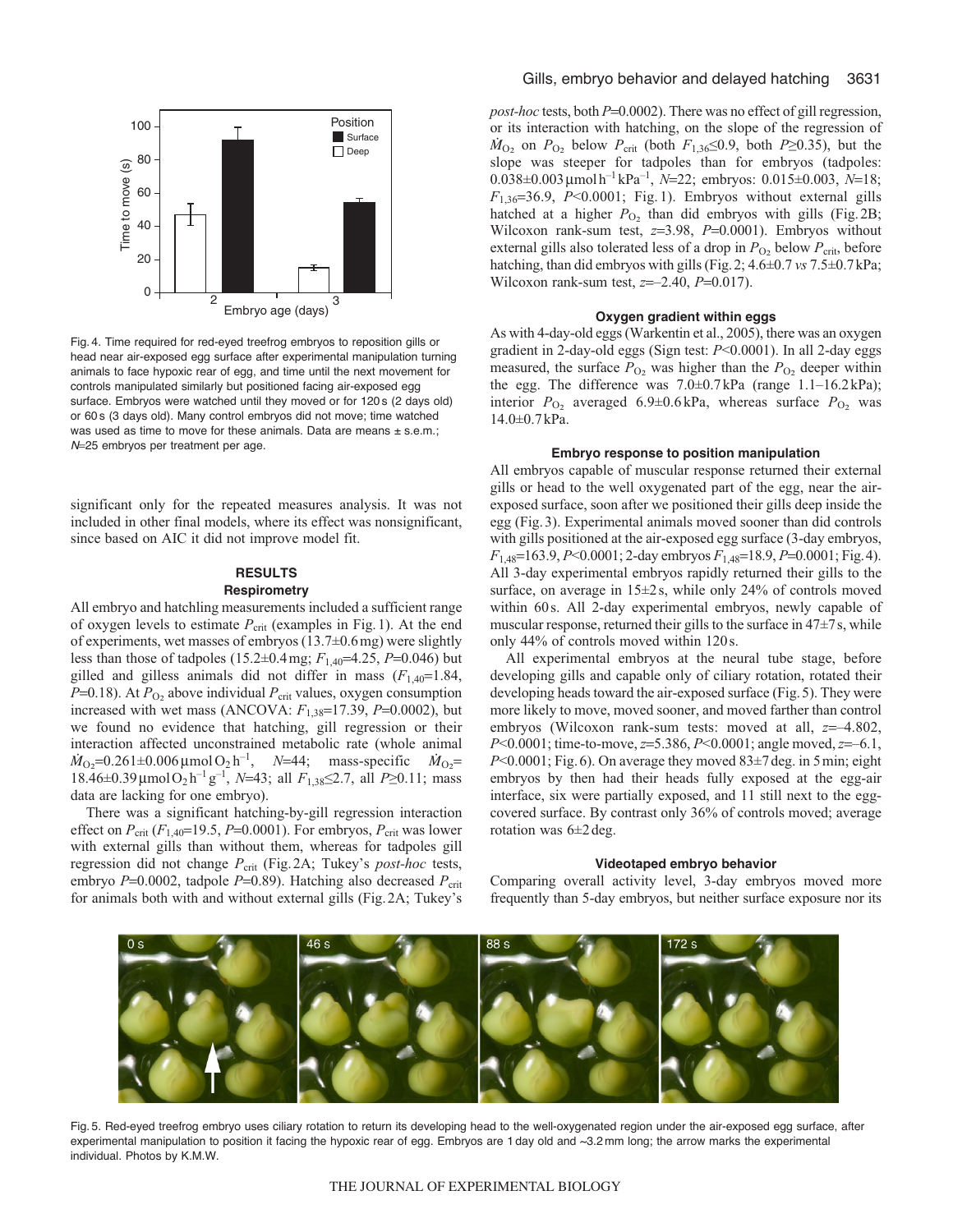

Fig. 6. Angular rotation of 1-day-old (neural tube stage) embryos of redeyed treefrogs in the 5 min after moving them to different initial positions within the egg. Grey background indicates egg surface covered by other eggs and leaf substrate; white background represents air exposure and zone of higher perivitelline oxygen levels. Experimental embryos positioned with their developing head at the hypoxic rear of the egg moved it toward the air-exposed surface (A,B), whereas controls positioned with their developing head at the front of the egg remained there (C,D). Data are means  $\pm$  s.e.m.; N=25 embryos per treatment.

interaction with age affected activity (Table1). Embryos with little air-exposed egg surface made relatively more movements that positioned their gills away from that surface, compared with embryos in highly exposed eggs (Table1; 26±2% and 12±2% of movements, respectively). Neither age, nor its interaction with exposure affected the relative number of movements to deep and surface positions (Table1). The amount of time embryos spent in a position was affected by age, gill location, and an age-by-gill location interaction, as well as by clutch, nested within age (Table1). Younger embryos spent less time in surface positions than did older embryos, but neither stayed long in deep positions (Fig.7).



Fig. 7. Effects of embryo development (age) and position of external gills in the oxygen gradient within eggs on the time red-eyed treefrog embryos remained in a position, after spontaneous movements. Deep positions within the egg are hypoxic, and positions near the air-exposed surface are better oxygenated. No embryos remained long with their gills in hypoxic regions of the egg, and younger embryos were more active. Data were taken from videotapes (means  $\pm$  s.e.m.,  $N=40$  embryos per age).

## **DISCUSSION**

Red-eyed treefrog embryos reach hatching competence in 4–5days, depending on locality. If undisturbed, they typically remain in the egg ~50% longer, developing substantially and, thereby, increasing their chances of surviving as tadpoles with aquatic predators (Warkentin, 1995; Warkentin, 1999b). Among amphibians, this species has relatively large eggs and develops at warm temperatures; consistent with this, *A. callidryas* embryos have high metabolic rates [for a review, see Seymour and Bradford (Seymour and Bradford, 1995)]. These embryos maintain rapid development and refrain from hatching at perivitelline  $P_{\text{O}_2}$  as low as  $0.5 \text{ kPa}$ , and develop synchronously across a broad range of  $P<sub>O2</sub>$  (Warkentin et al., 2005), even though hypoxia in natural flooding or experimentally manipulated gas mixtures causes hatching or death (Pyburn, 1970; Warkentin, 2000a; Warkentin, 2002). How can we reconcile these apparently conflicting facts? We propose that the concentrated,

| Table 1. Analysis of the effects of development (age), egg surface exposure to air, and position of external gills in relation to air-exposed |  |  |
|-----------------------------------------------------------------------------------------------------------------------------------------------|--|--|
| surface on the behavior of embryos of red-eyed treefrogs, Agalychnis callidryas, videotaped in natural clutches                               |  |  |

| Variable                            | Effect                     | d.f.    | F      | $\mathsf{P}$ |
|-------------------------------------|----------------------------|---------|--------|--------------|
| Activity*                           | Age <sup>†</sup>           | 1, 18   | 67.46  | < 0.0001     |
|                                     | Air exposure <sup>#</sup>  | 1,58    | 1.76   | 0.19         |
|                                     | Age $\times$ exposure      | 1,58    | 2.05   | 0.16         |
| Moves to deep position <sup>§</sup> | Age                        | 1, 18   | 1.31   | 0.25         |
|                                     | Air exposure               | 1,58    | 27.95  | < 0.0001     |
|                                     | Age $\times$ exposure      | 1,58    | 0.04   | 0.84         |
| Position duration <sup>1</sup>      | Age                        | 1, 106  | 26.80  | < 0.0001     |
|                                     | Air exposure               | 1, 106  | 0.59   | 0.44         |
|                                     | Gill position              | 1,106   | 123.82 | < 0.0001     |
|                                     | Age $\times$ position      | 1, 106  | 41.31  | < 0.0001     |
|                                     | Exposure $\times$ position | 1, 106  | 0.01   | 0.93         |
|                                     | Clutch (age)               | 18, 106 | 4.39   | < 0.0001     |

\*Total number of flexions plus position changes in 1 h; ANOVA results.

†Eggs were videotaped at ages 3 and 5 days; they become hatching competent at 4 days.

‡Low, 27±2%; high, 67±2% of egg surface exposed to air.

§Number of position changes after which neither gill was visible at the air-exposed egg surface, relative to all position changes; general linear model, assuming binomial distribution.

¶ Total time embryo remained in the same location within egg, regardless of flexion within position; repeated-measures ANOVA.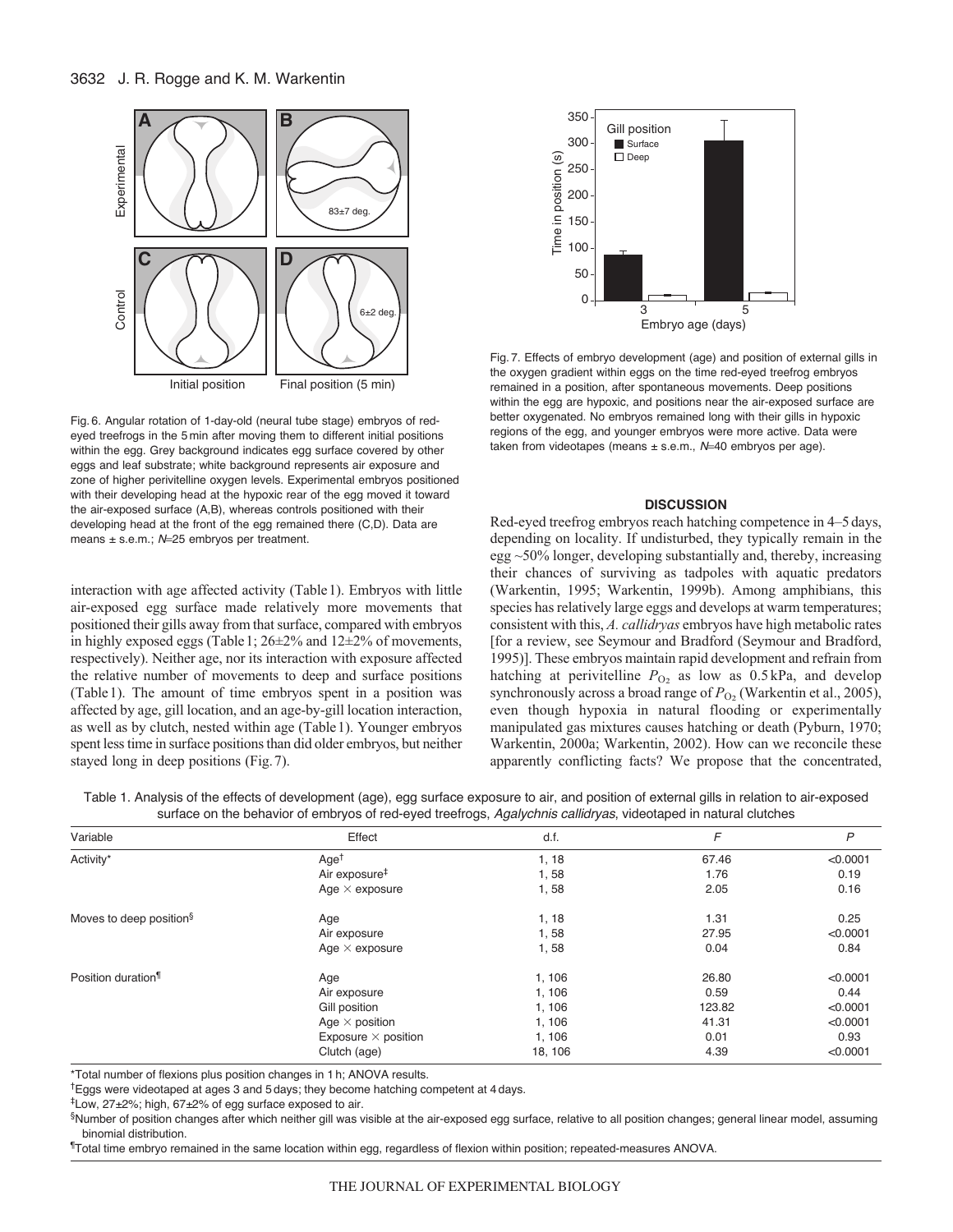spatially flexible gas exchange surface of the external gills, strong oxygen gradients within individual eggs, and oxygen-sensitive embryo behavior allow terrestrial *A. callidryas* embryos to exploit a spatial refuge from hypoxia, and that these traits may be critical for both normal development and hatching plasticity.

## **External gills in embryonic oxygen uptake and delayed hatching**

The external gills of *A. callidryas* embryos appear to confer a substantial oxygen uptake benefit. Embryos with external gills were able to regulate their metabolism at external  $P_{\text{O}_2}$  well below the  $P_{\text{crit}}$ of gilless embryos (Fig.2), and indeed below the  $P_{\text{crit}}$  of some smaller, cooler anuran eggs [e.g. *Pseudophryne bibroni*, 2.8mm diameter eggs, hatching stage  $\dot{V}_{\text{O}_2}$  1.05  $\mu$ 1h<sup>-1</sup> (Seymour and Bradford, 1987; Seymour and Bradford, 1995) and  $P_{\text{crit}}$  19kPa (Seymour et al., 1991) at 12°C, *vs A. callidryas* 4.9mm, 5.85μlh–1 and 13.4kPa at 25–28°C].

Age-matched externally gilled and gilless *A. callidryas* were indistinguishable in size, non-branchial aspects of gross morphology, and oxygen uptake under conditions of ample supply. Thus there is no evidence that rearing conditions affected their oxygen requirements. It is possible that the oxygen-enriched rearing conditions designed to induce gill regression also affected other respiratory traits, such as hematocrit or blood chemistry. We did not assess these variables, thus cannot be sure gill regression was the only factor affecting oxygen uptake ability. Nonetheless, the dramatic difference in  $P_{\text{crit}}$  between gilled and gilless embryos is consistent with a major role of these structures in embryonic respiration. The rapid hatching of *A. callidryas* following rapid, prostaglandin-induced external gill regression (Warkentin, 2002) is also consistent with a respiratory role of the gills. Indeed, the fact that induced hatching begins under 20min after prostaglandin treatment limits the possibility that other respiratory traits that change more slowly also contribute to the hatching induction.

The metabolic rate of embryos without external gills in eggs with  $\sim$ 75% of their surface exposed for gas exchange was oxygen limited even in air (Fig.2). This surface exposure is near the highest we have observed in natural clutches (80%), and most eggs are substantially less exposed (Warkentin et al., 2005). Were such gilless embryos to occur in nature, they would be oxygen limited, and we would expect variation in surface exposure to generate variation in development rates. By contrast, externally gilled embryos in eggs with as little as 15% air-exposed surface develop in synchrony with their highly exposed clutchmates (Warkentin et al., 2005). Their rapid, synchronous development appears to depend on the external gills.

For both gilled and gilless embryos, the  $P_{O_2}$  that induced hatching was well below  $P_{\text{crit}}$  (Fig. 2), indicating that embryos tolerated some metabolic constraint within the egg. Consistent with this tolerance, in natural clutches, embryos with very low air exposure can develop – albeit more slowly than their clutchmates – and hatch late but not necessarily developmentally premature (K.M.W., personal observation). Tolerance of metabolic constraint by hatchingcompetent embryos suggests that, at least in the absence of other cues indicating egg-stage risk, a more advanced developmental stage at hatching is prioritized over maximizing development rate *per se*.

More extreme hypoxia can, however, kill embryos, for instance when clutches are submerged in pond water (Pyburn, 1970). Under such conditions, premature hatching is clearly a better option, and embryos hatch. The level of hypoxia that embryos tolerate without hatching differs more between gilled and gilless animals than does their  $P_{\text{crit}}$  (Fig. 2). Gilless, hatching-competent embryos remain in only a small subset of eggs in natural clutches (Warkentin, 2002), suggesting that most eggs are sufficiently hypoxic to put gilless embryos beyond their tolerance for metabolic constraint. Although we do not know the safety margin that embryos allow between lethal hypoxia and hatching, eggs lacking any air-exposed surface typically fail to develop and die (K.M.W., personal observation). Poorly exposed eggs that support normal development of gilled embryos may also be sufficiently hypoxic to kill gilless embryos. Thus the presence and function of embryonic gills will affect the range of clutch structures that support normal development, as well as the balance between water loss and oxygen exchange in a terrestrial environment (Strathmann and Strathmann, 1989; Strathmann and Hess, 1999).

## **Tadpole respiration and rapid gill regression upon hatching**

We detected no effect of external gills on the oxygen uptake of tadpoles in water without access to air. Moreover, the unconstrained metabolic rate of tadpoles did not differ from that of developmentally matched embryos. Consistent with results from other anamniotes (Barrionuevo and Burggren, 1999), P<sub>crit</sub> decreased upon hatching. The indistinguishable  $P_{\text{crit}}$  of gilled and gilless tadpoles also suggests that non-branchial respiratory traits are unlikely to contribute substantially to the higher  $O_2$  uptake capacity of gilled embryos, compared with gilless embryos. If such were the case, we would expect this superior capacity to also be evident in tadpoles.

Because neither embryos nor tadpoles in our experiment had access to air, the key difference in their respiratory environment was the spatial distribution of oxygen. Tadpoles were in well-mixed water, in which all respiratory surfaces – skin, internal gills and external gills – would be exposed to similar  $P_{\text{O}_2}$ . Embryos were exposed to oxygen gradients in the egg. Although the single eggs in our experiment were highly exposed, at most half the embryo's skin faced the air-exposed surface, with the rest facing the hypoxic egg interior or the portion of egg capsule against the impermeable glass bottom of the container. We tested *A. callidryas* early in the period of hatching competence, when their internal gills are poorly developed (Warkentin, 1999b). Thus most gas exchange presumably occurred *via* skin or external gills. Cutaneous respiration, although insufficient for *A. callidryas* within terrestrial eggs, therefore appears adequate to support unconstrained metabolism of hatchling tadpoles in even moderately hypoxic water (Fig.2). This sufficiency of cutaneous gas exchange for tadpoles is consistent with the rapid regression of external gills that normally occurs upon hatching (Warkentin, 2000b).

Tadpoles hatched into very hypoxic water retain their external gills (Warkentin, 2000b). Since the tadpole gills alter neither  $P_{\text{crit}}$ nor the slope of the  $\dot{M}_{\text{O}_2}/P_{\text{O}_2}$  relationship below  $P_{\text{crit}}$ , under experimental conditions gill retention would confer no metabolic benefit. It might simply reflect mechanisms of gill retention more relevant within the egg. Alternatively, facultative retention of external gills might benefit hatchlings in hypoxic ponds, which often hang with gills near the air-water interface (K.M.W., personal observation). Similar behavior and facultative external gill retention has been reported for other anuran tadpoles [*Hypsiboas* (*Hyla*) *rosenbergi* (Kluge, 1981), *Stephopaedes anotis* (Channing, 1993)].

#### **Adaptive embryo behavior**

The positions of *A. callidryas* embryos are highly non-random. Most of the time embryos have their external gills positioned near the air-exposed egg surface, where oxygen is highest. They may not specifically shape movements to position their gills near air; they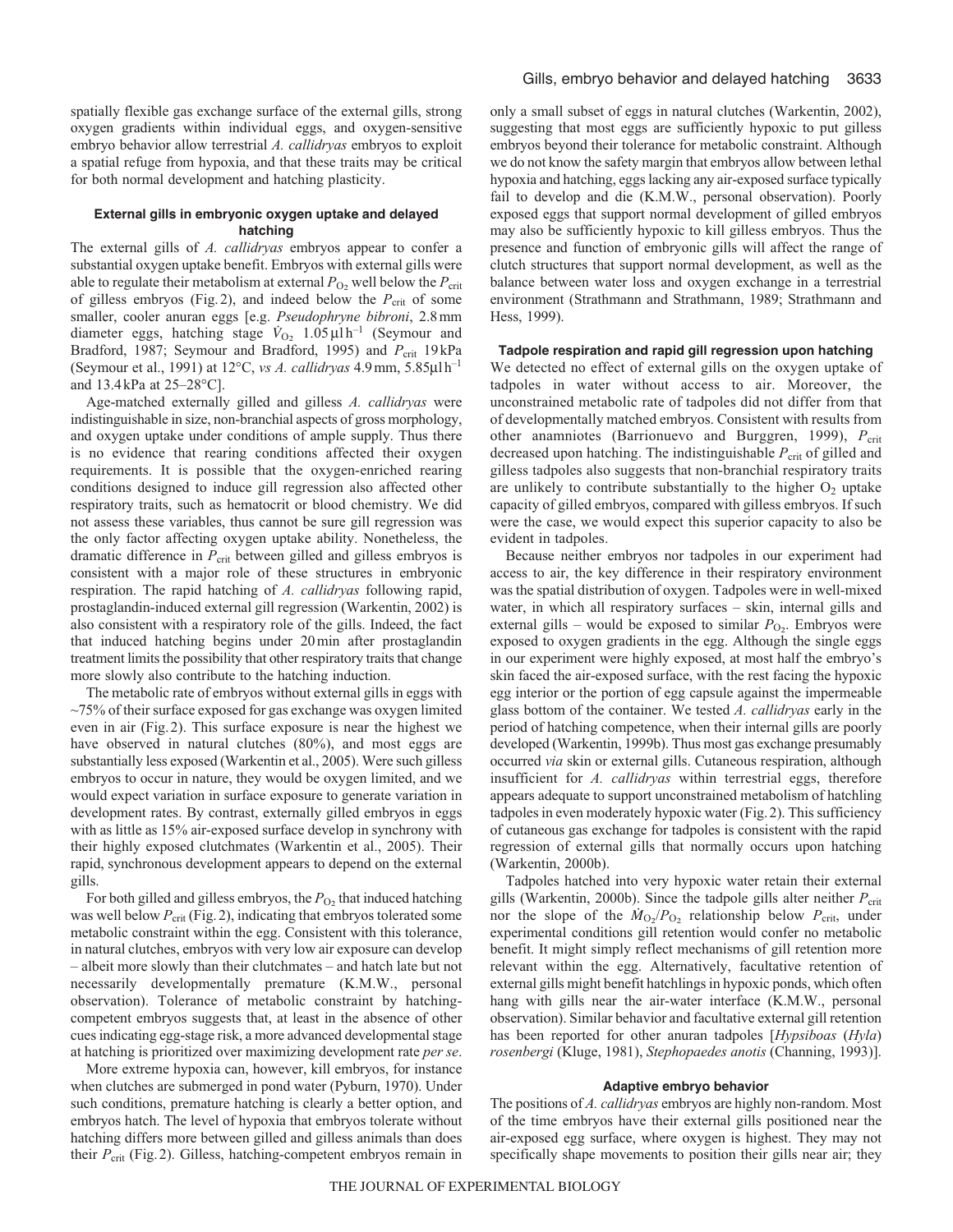## 3634 J. R. Rogge and K. M. Warkentin

often end up with gills in other places, particularly in eggs with low air-exposure. However, embryos that come to rest with their gills in a high-oxygen region remain in that position for a relatively long period (Fig.7). By contrast after experimental repositioning or spontaneous movements that place their gills in a low-oxygen region embryos move again within seconds. Indeed, the time that active embryos remained in such positions was remarkably consistent across ages and contexts (10±1 s for 3-day embryos after spontaneous movements,  $15\pm2$  s for 3-day embryos after experimental repositioning, and 15±1s for 5-day embryos after spontaneous movements). This may reflect the time necessary for oxygen gradients, based on flow patterns of perivitelline fluid, to re-establish after the turbulence caused by embryo movements, and for embryos to either assess oxygen levels at their gills or begin to feel a constraint on  $O_2$  uptake.

Considering the efficacy of cutaneous respiration even in moderately hypoxic water and its inadequacy in the egg, and the fact that external gills do not improve  $O_2$  uptake in well-mixed water, it is unlikely that these gills would contribute much to embryonic respiration if they were not positioned in high-oxygen regions of the egg. Thus appropriate embryo behavior is necessary for the gills to confer a respiratory benefit, and appears critical both for rapid, synchronous development and for delayed hatching, after hatching competence. Indeed, the initial response of *A. callidryas* embryos to oxygen stress is position change; under hypoxia embryos change position within the egg many times at short intervals before hatching (J.R.R. and K.M.W., personal observations). These movements are like the gill repositioning movements and distinct from hatching movements (Warkentin et al., 2007).

Even before the development of gills that allow spatially focused oxygen uptake, and a circulatory system that distributes oxygen to tissues, the oxygen demand of different parts of the embryo varies. For instance, yolk is relatively inert and developing nervous tissue is more metabolically active. Embryos newly capable of muscular response (Gosner stage 18) took longer to turn 180deg. than did more developed, active embryos, but nonetheless rapidly returned their developing head to the air-exposed region of their egg after displacement. The earliest we could rotate embryos within the egg was stage 16 (neural tube), shortly after the onset of ciliary rotation at stage 15. After displacement these early embryos, without heart, brain, blood or gills, rotated within the egg to bring their developing head back to the best-oxygenated region. We measured substantial oxygen gradients within eggs at early stage 18 (the onset of muscular response), and they probably exist before this. Local oxygen levels affect tissue metabolism, thus we hypothesize that developmental benefits accrue from positioning the developing head in a region of higher oxygen. If this is correct, the ciliary rotation of embryos to face the air-exposed surface represents an adaptive behavioral response to environmental variation. Pond snail embryos also respond behaviorally to hypoxia, increasing ciliary rotation and repositioning themselves within the oxygen gradient inside their eggs (Kuang et al., 2002; Goldberg et al., 2008). This behavior is mediated by the first neurons to develop in the embryo (Kuang et al., 2002).

The behavior of embryos is known to play a role in neuromuscular and skeletal development in preparation for functions that occur later in life, after hatching or birth (Colman and Lichtman, 1993; Pitsillides, 2006). Particularly at early developmental stages, this is the predominant functional framework for investigations of embryo behavior. Research on adaptive plasticity in hatching has demonstrated that embryo behavior, and appropriate responses to environmental cues, can be also of immediate importance for

survival (Warkentin, 2007; Gomez-Mestre et al., 2008; Warkentin and Caldwell, in press). Similarly, behavioral interactions of bird embryos, shortly before hatching, with parents and siblings appear to have immediate functions in care solicitation and hatching synchronization (Brua, 2002). The behavioral responses of *A. callidryas* embryos to oxygen gradients within the egg, like the ciliary spinning of pond snail embryos under hypoxia (Goldberg et al., 2008), represent apparently adaptive behavioral responses to environmental variation *in ovo* at much earlier developmental stages.

This research was supported by the Boston University Undergraduate Research Opportunities Program, the Smithsonian Tropical Research Institute, and the National Science Foundation (IBN-0234439). We thank E. Dzialowski for sharing his MatLab script, I. Gomez-Mestre for statistical assistance, the Gamboa Frog Seminar group and STRI Behavior Club for comments on this work at an early stage, and J. Touchon, I. Gomez-Mestre and A. Wood for comments on the manuscript.

#### **REFERENCES**

- Barrionuevo, W. R. and Burggren, W. W. (1999). O<sub>2</sub> consumption and heart rate in developing zebrafish (Danio rerio): influence of temperature and ambient O<sub>2</sub>. Am. J. Physiol. **276**, R505-R513.
- **Booth, D. T.** (1995). Oxygen availability and embryonic development in sand snail (Polinices sordidus) egg masses. J. Exp. Biol. **198**, 241-247.
- **Bradford, D. F. and Seymour, R. S.** (1988). Influence of environmental  $P_{O_2}$  on embryonic oxygen consumption, rate of development, and hatching in the frog Pseudophryne bibroni. Physiol. Zool. **61**, 475-482.
- **Brua, R. B.** (2002). Parent-embryo interactions. In Avian Incubation: Behaviour, Environment, and Evolution (ed. D. C. Deeming), pp. 88-99. Oxford: Oxford University Press.
- **Burggren, W. W. and Just, J. J.** (1992). Developmental changes in physiological systems. In Environmental Physiology of the Amphibians (ed. M. E. Feder and W. W. Burggren), pp. 467-530. Chicago: University of Chicago Press.
- **Channing, A.** (1993). Observations on the natural history of Stephopaedes anotis (Bufonidae). J. Herpetol. **27**, 213-214.
- **Cohen, C. S. and Strathmann, R. R.** (1996). Embryos at the edge of tolerance: effects of environment and structure of egg masses on supply of oxygen to embryos. Biol. Bull. **190**, 8-15.
- **Colman, H. and Lichtman, J. W.** (1993). Interactions between nerve and muscle: synapse elimination at the developing neuromuscular junction. Dev. Biol. **156**, 1- 10.
- **del Pino, E. and Escobar, B.** (1981). Embryonic stages of Gastrotheca riobambae (Fowler) during maternal incubation and comparison of development with that of other egg-brooding hylid frogs. J. Morphol. **167**, 277-295.
- **Fernández, M., Bock, C. and Pörtner, H.-O.** (2000). The cost of being a caring mother: the ignored factor in the reproduction of marine invertebrates. Ecol. Lett. **3**, 487-494.
- **Flores, G. and Frieden, E.** (1969). Induction and survival of hemoglobin-less and erythrocyte-less tadpoles and young bullfrogs. Science **159**, 101-103.
- **Fuiman, L. A.** (2002). Special considerations of fish eggs and larvae. In Fishery Science: The Unique Contributions of Early Life Stages (ed. L. A. Fuiman and R. G. Werner), pp. 1-32. Oxford: Blackwell Science.
- **Goldberg, J. I., Doran, S. A., Shartau, R. B., Ron, J. R., Declan, W. A., Tarn, R. and Kuang, S.** (2008). Integrative biology of an embryonic respiratory behaviour in pond snails: the ʻembryo stir-bar hypothesis'. J. Exp. Biol. **211**, 1729-1736.
- **Gomez-Mestre, I., Wiens, J. J. and Warkentin, K. M.** (2008). Evolution of adaptive plasticity: risk-sensitive hatching in neotropical leaf-breeding treefrogs. Ecol. Monogr. **78**, 205-224.
- **Gosner, K. L.** (1960). A simplified table for staging anuran embryos and larvae with notes on identification. Herpetologica **16**, 183-190.
- **Kluge, A. G.** (1981). The life history, social organization, and parental behavior of Hyla rosenbergi Boulenger, a nest-building gladiator frog. Misc. Publ. Mus. Zool. U. Mich. **160**, 1-170.
- **Kuang, S., Doran, S. A., Wilson, R. J. A., Goss, G. G. and Goldberg, J. I.** (2002). Serotonergic sensory-motor neurons mediate a behavioral response to hypoxia in pond snail embryos. J. Neurobiol. **52**, 73-83.
- **Latham, K. E. and Just, J. J.** (1989). Oxygen availability provides a signal for hatching in the rainbow trout (Salmo gairdneri) embryo. Can. J. Fish. Aquat. Sci. **46**, 55-58.
- **Pelster, B. and Burggren, W. W.** (1996). Disruption of hemoglobin oxygen transport does not impact oxygen-dependent physiological processes in developing embryos of zebra fish (Danio rerio). Circ. Res. **79**, 358-362.
- **Petranka, J. W., Just, J. J. and Crawford, E. C.** (1982). Hatching of amphibian embryos: the physiological trigger. Science **217**, 257-259.
- **Pinder, A. W. and Friet, S. C.** (1994). Oxygen transport in the egg masses of the amphibians Rana sylvatica and Ambystoma maculatum: convection, diffusion and oxygen production by algae. J. Exp. Biol. **197**, 17-30.
- **Pitsillides, A. A.** (2006). Early effects of embryonic movement: ʻa shot out of the dark'. J. Anat. **208**, 417-431.
- Pyburn, W. F. (1970). Breeding behavior of the leaf-frogs Phyllomedusa callidryas and Phyllomedusa dacnicolor in Mexico. Copeia **1970**, 209-218.
- **Robinson, S. R., Blumberg, M. S., Lane, M. S. and Kreber, L. A.** (2000). Spontaneous motor activity in fetal and infant rats is organized into discrete multilimb bouts. Behav. Neurosci. **114**, 328-336.